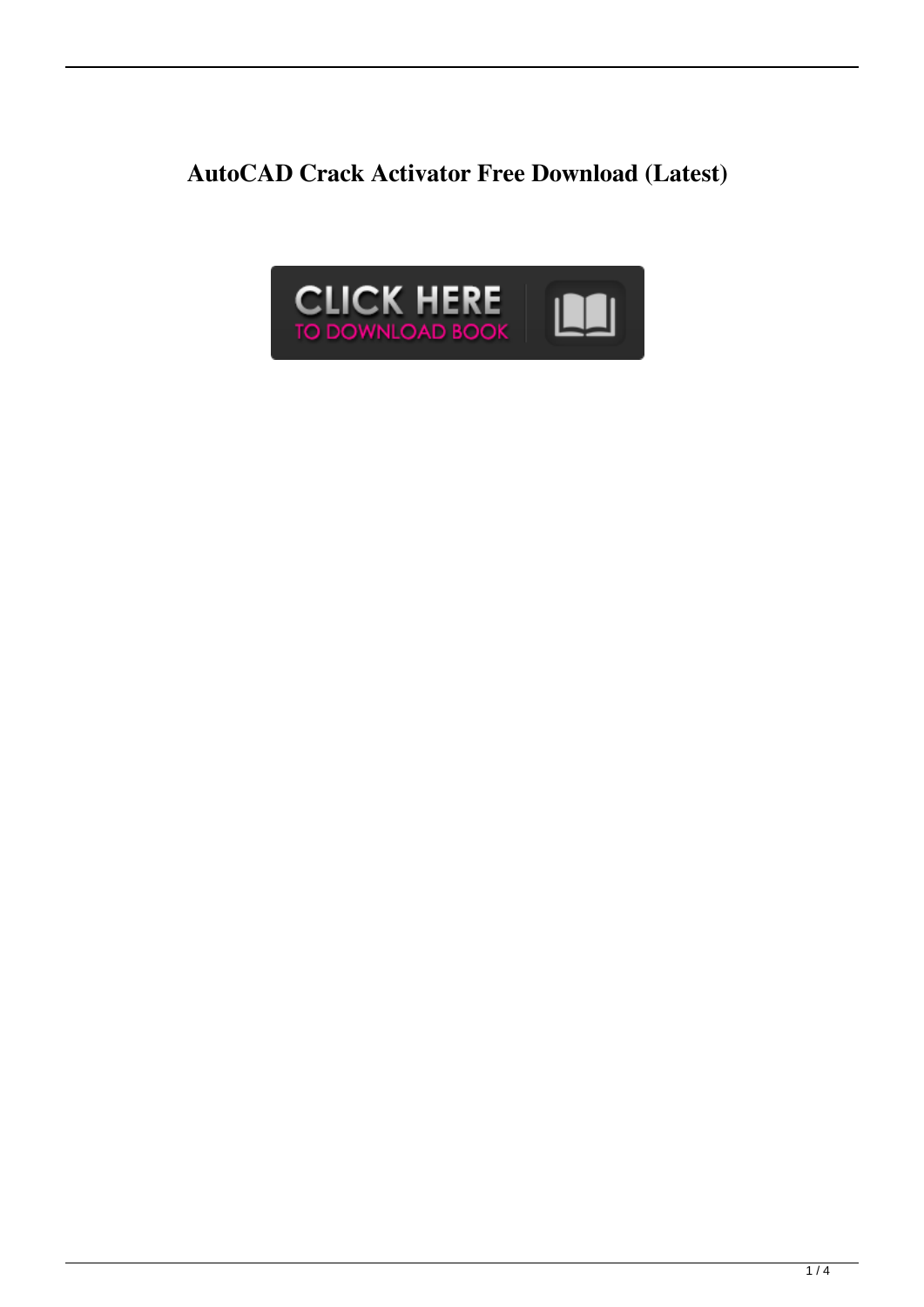## **AutoCAD Crack With Key**

AutoCAD Crack is the second-most-used professional desktop 3D CAD program (after MicroStation), with more than 1 million licensed users. With a new major release every six months, AutoCAD has become the de facto standard for 2D and 3D drafting and design workflows. AutoCAD also continues to be used by a wide range of businesses and organizations for 2D drafting and design workflows, including aerospace, energy, architecture, and civil engineering. Like other desktop CAD programs, AutoCAD is used for creating 2D and 3D drawings of real-world objects (e.g., houses, vehicles, electronics, and machinery) and for planning and designing such things. As a product of Autodesk, AutoCAD benefits from having a huge user base and an active development team, which regularly updates and improves the program. AutoCAD users can gain access to the latest features and updates in a very timely manner. Traditional tools for describing objects in 2D and 3D are the pencil, ruler, and compass, but most 2D CAD programs now also include editing features to speed up the design process. AutoCAD does not allow you to draw freehand but places a tool bar or "ribbon" on your screen that contains drawing tools (such as lines, arcs, circles, polylines, and text). A Ribbon also contains shortcut keys that allow you to perform common commands in a single step. For example, the shortcut "A" for creating a freeform line can be used to create the line as well as open the AutoCAD Drawing window. The shortcut "R" for creating a circle can be used to create a circle as well as open the Properties window. The ribbon also has drawing tools, such as lines, arcs, circles, and text. (For more information on drawing tools, see Drawing Tools in AutoCAD.) The ribbon is similar to other common programs such as Microsoft Word and Adobe Photoshop, which also have a user-friendly GUI. The tools in the ribbon are kept in different areas of the ribbon, which allows you to do a complete task in a single step. You can also use your keyboard or a mouse to activate a tool in the ribbon and then to draw a line. Even though users of desktop CAD programs, such as AutoCAD, can add their own personal customizations to AutoCAD, the program still follows a standard interface that includes a ribbon

### **AutoCAD Download**

Open Source Automation (OSA) - API for AutoCAD Torrent Download, AutoCAD Crack Mac LT and AutoCAD Architecture. Unified Modeling Language (UML) Modeling Tool - API for AutoCAD and AutoCAD LT, allowing to create and edit UML models. ObjectARX: C++/C#/VB/.NET library to add new functionality to AutoCAD, available for Linux, Windows and macOS References External links Category:AutoCADCurcumin prevents hyperhomocysteinemia-induced endothelial damage in primary cultured human umbilical vein endothelial cells. Homocysteine (Hcy) is considered to be a risk factor for cardiovascular diseases. We previously demonstrated that excessive Hcy induced endothelial damage and that curcumin prevented endothelial damage in bovine aortic endothelial cells. Here, we studied the effects of curcumin on endothelial cell damage induced by Hcy in human umbilical vein endothelial cells. Human umbilical vein endothelial cells were treated with 1mM Hcy and/or 5 micromol/L curcumin. Cells were collected 24 h after treatment and assayed for viability and adhesion molecule expression. Cells were also treated with 1mM Hcy and/or 5 micromol/L curcumin for 24 h, and intracellular ROS levels were measured. Hcy induced endothelial damage, as evidenced by decreased cell viability and adhesion molecule expression. Curcumin treatment did not protect the cells from Hcy-induced damage. Treatment of cells with Hcy and curcumin did not change ROS levels. These data demonstrate that curcumin does not protect endothelial cells from damage induced by Hcy.Q: Can I use a Spring MVC Controller as a RESTful client? I'd like to use a Spring MVC controller as a RESTful client to make a web service call, like if I were an android app. Is this possible? The main reason I ask is that I have a Spring MVC controller which uses @ResponseBody to return a view name as a String. It seems like a "standard" HTTP call (because I can look up in the response code) but I don't want to have to wrap all my Spring MVC controller action responses in an ObjectMapper/JsonResult. A: Yes, it's possible. Let a1d647c40b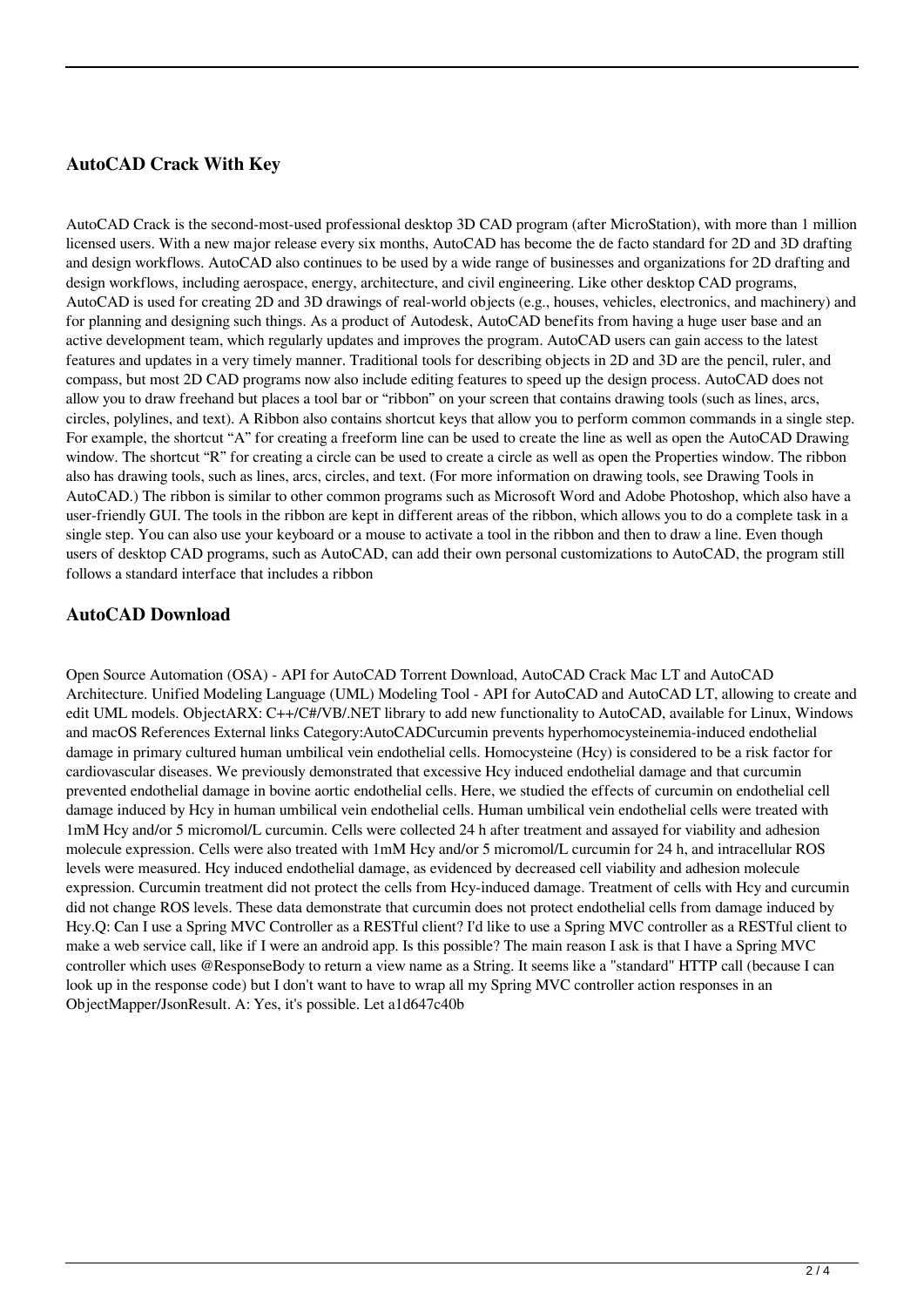### **AutoCAD With License Key Download**

2. Choose "Web Service" -> "Document Database" Then select "Linked Database" and add the following URL Click next -> done 3. Click on the linked database in the left panel, and select "Author" -> "Add to database" Click on the "Manage users" button, and select "add" -> "New User" -> "Enter the user name" -> "Fingerprint" Click on "OK" -> "Enter your email address" -> "OK" -> "Continue" Click on the "Fingerprint" button -> "Select a fingerprint reader" -> "Next" -> "Skip the instructions" 4. Now you can open "User": "User name" -> "Enter your user name" -> "Print" -> "Click OK" -> "Click OK" "You have successfully connected to the Autodesk Document Database,

#### **What's New In AutoCAD?**

Add a markup assist marker to a linked drawing for easy reference. Select the drawing to add the marker, and AutoCAD will automatically find the referenced drawing in your repository. (video: 1:16 min.) And more… A powerful 3D design environment that enhances your workflow. Create, import, export, and edit 3D models using geometry, file-based surfaces, and surface-based solids. (video: 4:38 min.) Import 3D shapes from different formats, including CAD standards like STEP, IGES, and Parasolid, as well as more unconventional formats like STL, B3D, and DAE. AutoCAD 2023 supports a variety of export options, including DXF, SVG, OBJ, and OBJ file formats for use in some 3D programs. CAD history and ribbon improvements Ribbon commands for Print and Plot are extended with the ability to modify settings, print, and plot. Apply a command to a selection, and you can change many of the options, including the settings to apply to the command. Extend the Print button to view a selection's print options. (video: 1:31 min.) Add a custom printer to the Print Manager and Print dialogs. and dialogs. In AutoCAD MEP, press the Print button to open the Print dialog. Under Settings, you can choose the destination printer, press the Custom Printer button to specify a custom printer, and view the print settings. (video: 1:36 min.) , press the Print button to open the Print dialog. Under Settings, you can choose the destination printer, press the Custom Printer button to specify a custom printer, and view the print settings. (video: 1:36 min.) In the Print dialog, you can perform more tasks with the custom printer. In Print Preview, select More Options, and then select Use Custom Printer. You can then view or edit the settings for the custom printer. (video: 1:42 min.) for the custom printer. In the Print dialog, you can perform more tasks with the custom printer. In Print Preview, select More Options, and then select Use Custom Printer. You can then view or edit the settings for the custom printer. (video: 1:42 min.) In the ribbon, you can create or edit print settings for a selected layer and its